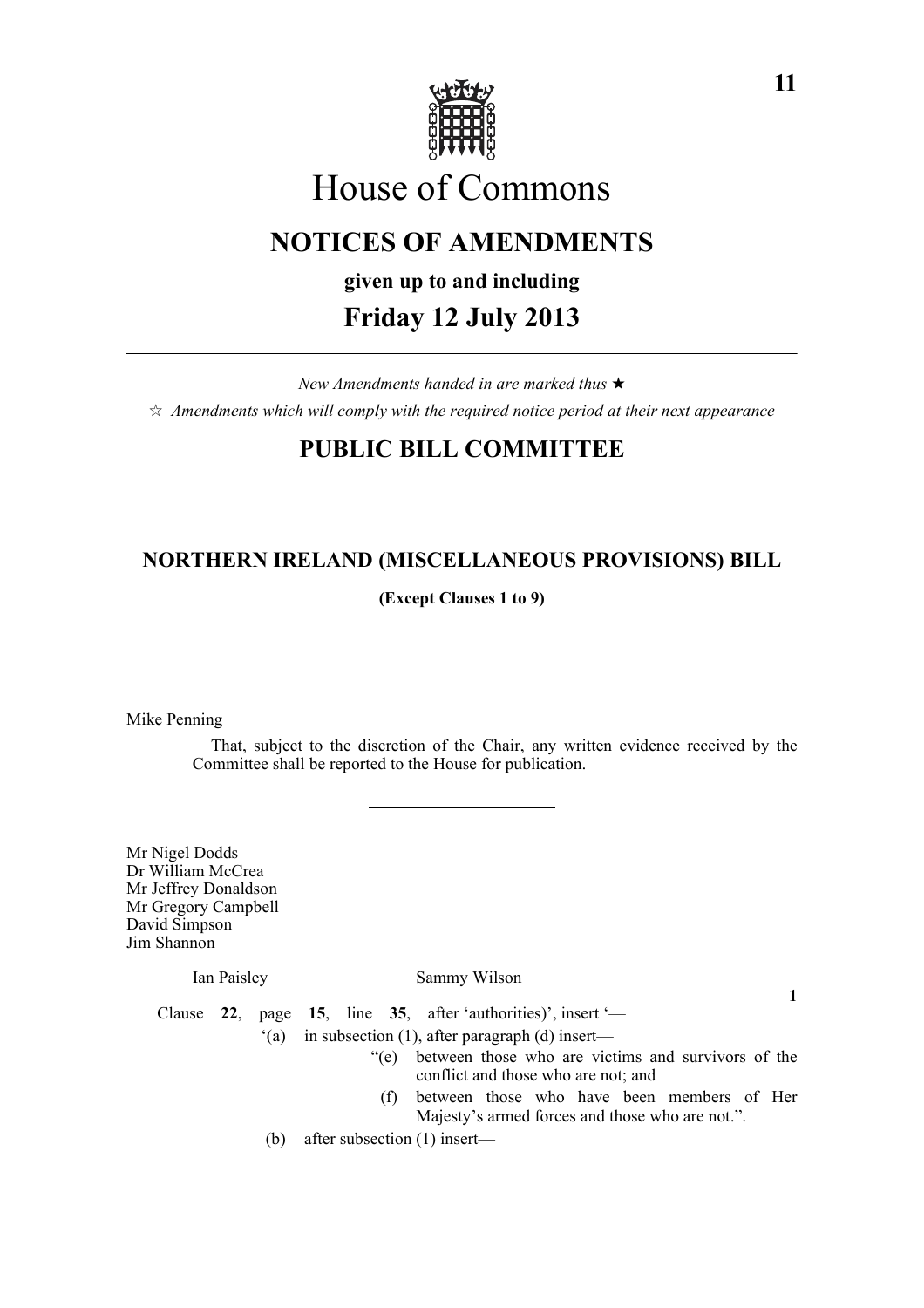"(1A) person is excluded from any benefit arising from this Act by virtue of (1)(e) if that person has been convicted of a serious criminal conviction."

 $(c)$  '.

Mr Nigel Dodds Dr William McCrea Mr Jeffrey Donaldson Mr Gregory Campbell David Simpson Jim Shannon

#### Ian Paisley Sammy Wilson Naomi Long

Clause **22**, page **16**, line **3**, at end insert—

'(1A) In subsection (5) of that Act insert—

""victim and survivor of the conflict" is defined as-

- (a) any person who has suffered harm caused by an act related to the conflict in Northern Ireland, for which they are not wholly or partly responsible, that is in violation of the criminal law,
- (b) any person who provides a substantial amount of care on a regular basis for a person as outlined in paragraph (a), where the harm suffered is a physical or psychological injury.

"serious criminal conviction" means a conviction, whether the person was convicted in Northern Ireland or elsewhere, for an offence for which—

- (c) a sentence of imprisonment of five years or more was imposed,
- (d) a sentence of imprisonment for life was imposed.".'.

#### Mark Durkan

 $\approx$  Clause 22, page 16, line 3, at end insert—

- '(1A) After subsection (2) of section 75 (Statutory duty on public authorities) of that Act insert—
	- " $(2A)$  A public authority shall not interpret its obligations under subsection  $(2)$ in a way that is incompatible with measures taken on the basis of objective need.".
- (1B) In subsection (5) of section 75 of that Act insert—

"good relations" shall be interpreted in line with international obligations and, in particular, with regard to—

- (e) tackling prejudice, and
- (f) promoting understanding.".'.

Naomi Long

Clause **23**, page **16**, line **20**, at end insert—

'(8) An order under subsection (4) may not apply to decions about the voting age of persons entitled to vote in elections in respect of the Northern Ireland Assembly and district councils.<sup>'</sup>

**5**

**3**

**2**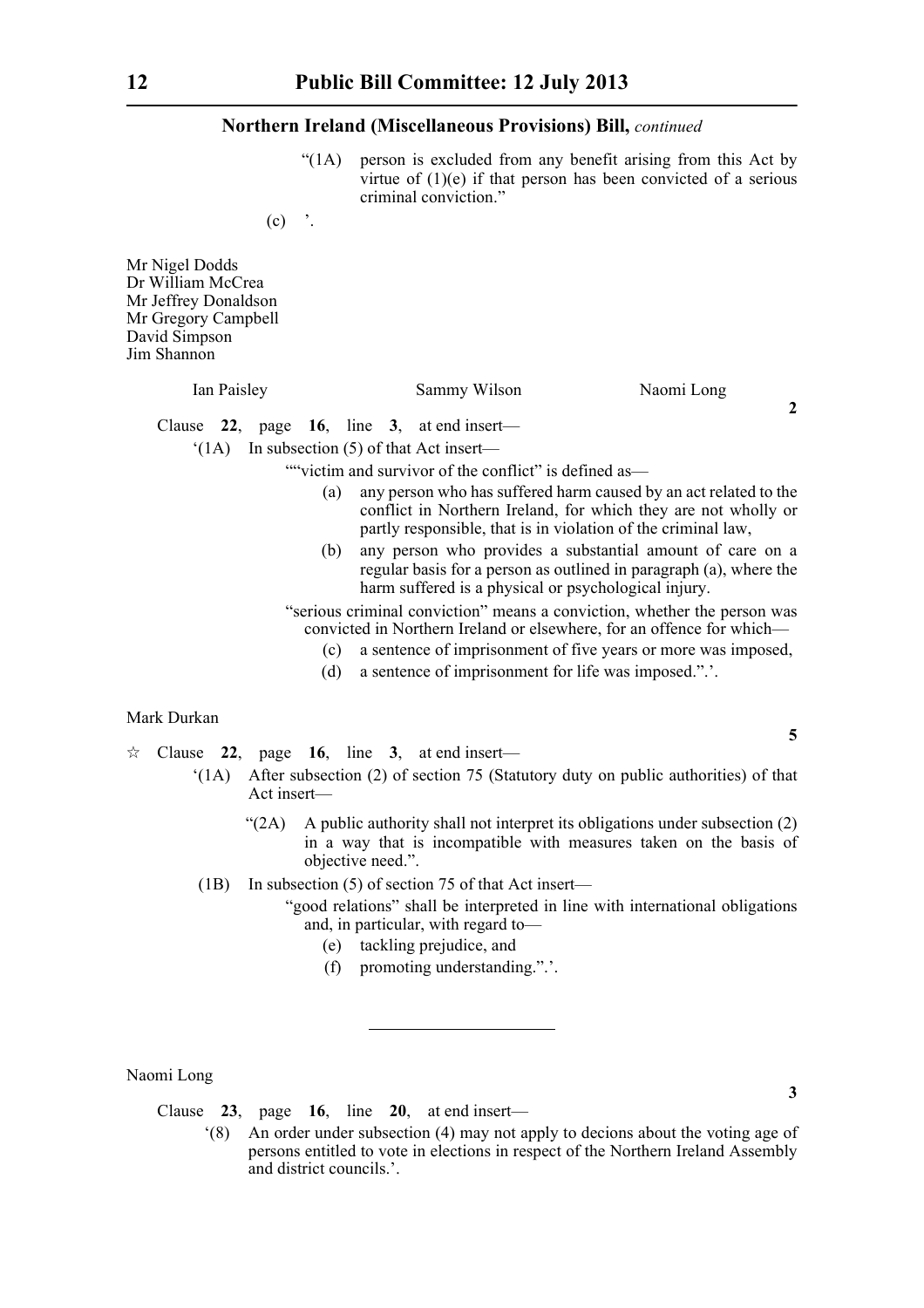Naomi Long

Clause **23**, page **16**, line **26**, at end insert—

'(3) In Schedule 2, paragraph 12, of that Act at end insert "but not the voting age of persons entitled to vote in elections in respect of the Northern Ireland Assembly and district councils.".'.

#### *NEW CLAUSES*

*Amendment to British Nationality Act 1981*

Mr Nigel Dodds Dr William McCrea Mr Jeffrey Donaldson Mr Gregory Campbell David Simpson Jim Shannon

Ian Paisley Sammy Wilson

**NC1**

To move the following Clause:—

'After Section 6 of the British Nationality Act 1981 insert—

#### **"6A Acquisition by Persons Born in the Republic of Ireland**

- (1) A person born in the Republic of Ireland shall be a British citizen if they give notice in writing to the Secretary of State of their intention to be a British citizen.
- (2) A person giving notice under subsection (1) must certify to the Secretary of State that they intend to revoke their citizenship of the Republic of Ireland.
- (3) The Secretary of State shall by regulations make provision regarding the form of notice given under subsection (1).".'.

*Analysis of PSNI Historical Enquiries Team material*

Mark Durkan

To move the following Clause:—

'(1) If the Secretary of State appoints one or more persons to prepare an analysis of the work of the Historical Enquiries Team of the Police Service of Northern Ireland, any existing provision prohibiting publication of the material to be analysed shall, subject to subsection (2) below, not apply for the purposes of this section.

**4**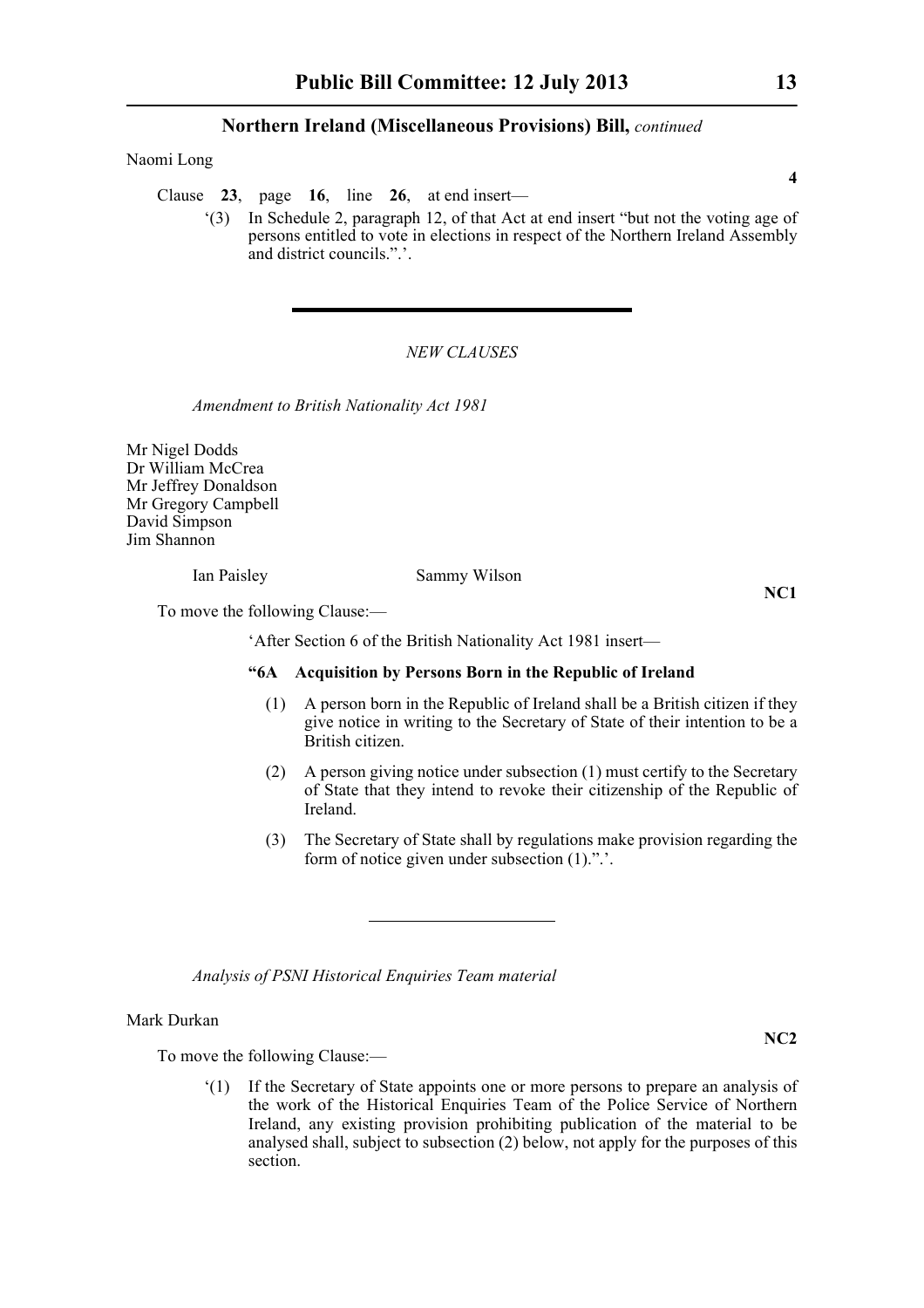(2) No personal information shall be included in the analysis as published without the permission of the person concerned or, if they are dead, of their relatives.'.

*Pledge of Office by First Minister and Deputy First Minister*

Mark Durkan Ms Margaret Ritchie

To move the following Clause:—

'After section 16A(9) of the Northern Ireland Act 1998, there shall be inserted—

"(9A) The First Minister and Deputy First Minister shall each make their pledge of office orally in full at a sitting of the Assembly.'.

*Cross-community election of First Minister and Deputy First Minister*

Mark Durkan Ms Margaret Ritchie

To move the following Clause:—

'In section 16A of the Northern Ireland Act 1998 (Appointment of First Minister, Deputy First Minister and Northern Ireland Ministers following Assembly election)—

- (a) subsections (4) to (7) and (9) (which relate to the appointment of the First Minister and Deputy First Minister) shall cease to have effect;
- (b) after subsection (3) there shall be inserted—
	- "(4) Each candidate for the office of First Minister or Deputy First Minister must stand for election jointly with a candidate for the other office.
	- (5) Two candidates standing jointly shall not be elected to the two offices without the support of a majority of the members voting in the election, a majority of the designated Nationalists voting and a majority of the designated Unionists voting.
	- (6) The First Minister and the Deputy First Minister—
		- (a) shall not take up office until each of them has affirmed the terms of the pledge of office; and
		- (b) subject to the provisions of this Part, shall hold office until the conclusion of the next election for First Minister and Deputy First Minister.".

**NC4**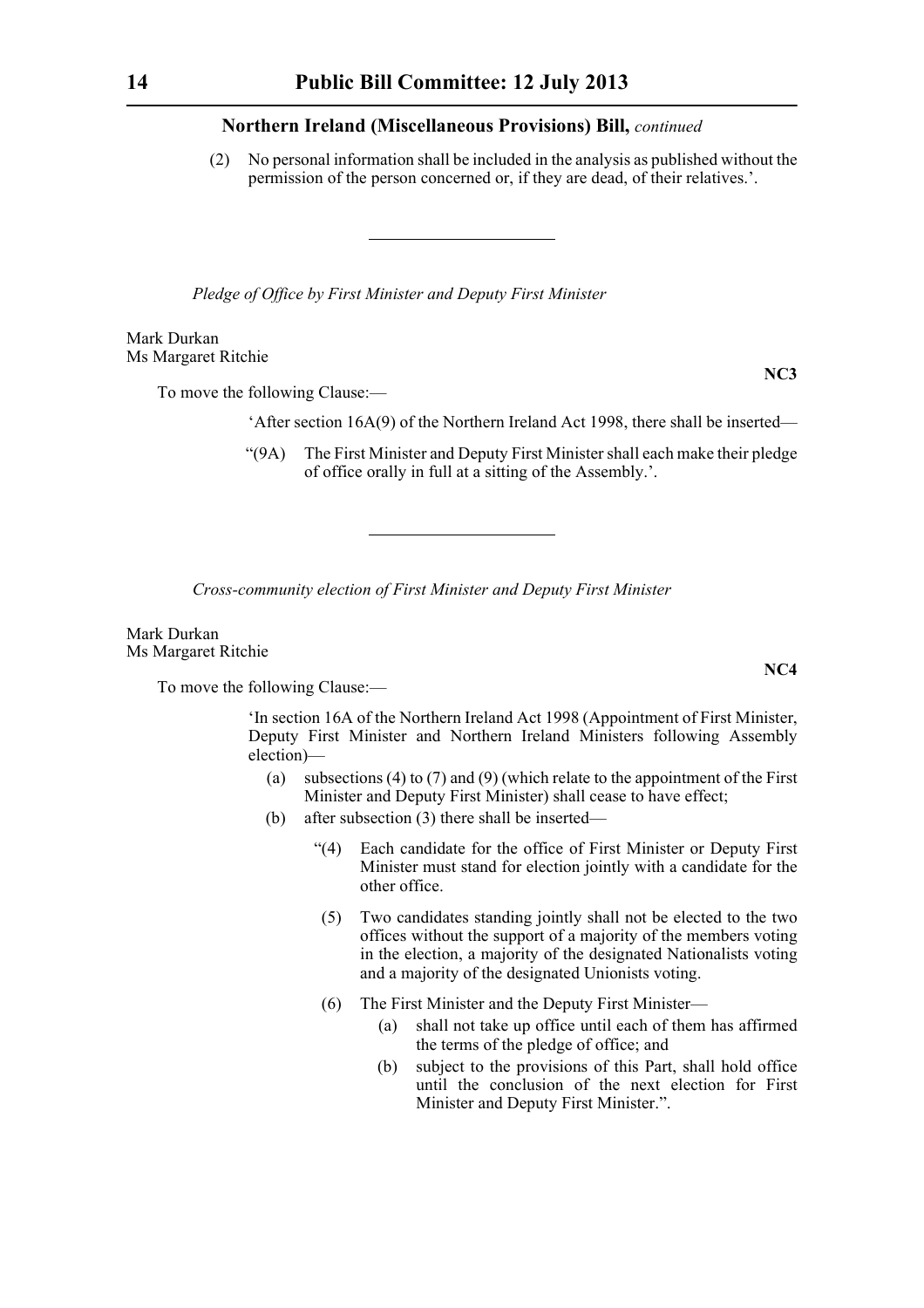(c) in subsection  $(3)(b)$  the reference to subsections  $(4)$  to  $(7)$  shall be replaced by a reference to subsections (4) to (6).'.

*Reduction in voting age to be a reserved matter*

#### Mark Durkan

 $\hat{\mathbb{R}}$  To move the following Clause:—

'In Schedule 3 (Reserved matters) to the Northern Ireland Act 1998, after paragraph 7 insert—

"7A The alteration to any age between 16 and 18 of the minimum voting age for elections to the Assembly or local government elections in Northern Ireland.".'.

*Annual report on activity relating to Northern Ireland's past*

#### Mark Durkan

 $\vec{x}$  To move the following Clause:—

- '(1) The Secretary of State shall lay a report before Parliament in respect of each year as soon as possible after the end of the year to which it relates.
- (2) The Secretary of State may appoint a person or persons to produce the report required under subsection (1).
- (3) A report laid under subsection (1) shall contain in relation to the year to which it relates—
	- (a) a summary of the work of the Historical Enquiries Team of the Northern Ireland Police;
	- (b) a summary of the work of the Police Ombudsman for Northern Ireland insofar as it relates to Northern Ireland's past;
	- (c) a summary of the work of other public bodies which, in the opinion of the Secretary of State, relates to Northern Ireland's past;
	- (d) a summary of responses made by Her Majesty's Government or any other Government or body to any of the work covered by the report; and
	- (e) a clear indication where the findings of any work summarised in the report contradict remarks recorded in the Official Report of the House of Commons or House of Lords, especially by a Minister of the Crown.
- (4) After a report under subsection (1) has been laid before Parliament the Secretary of State shall provide a statement to Parliament which shall contain references to—
	- (a) the comparative standard of enquiries conducted by the Historical Enquiries Team during that year;

**NC5**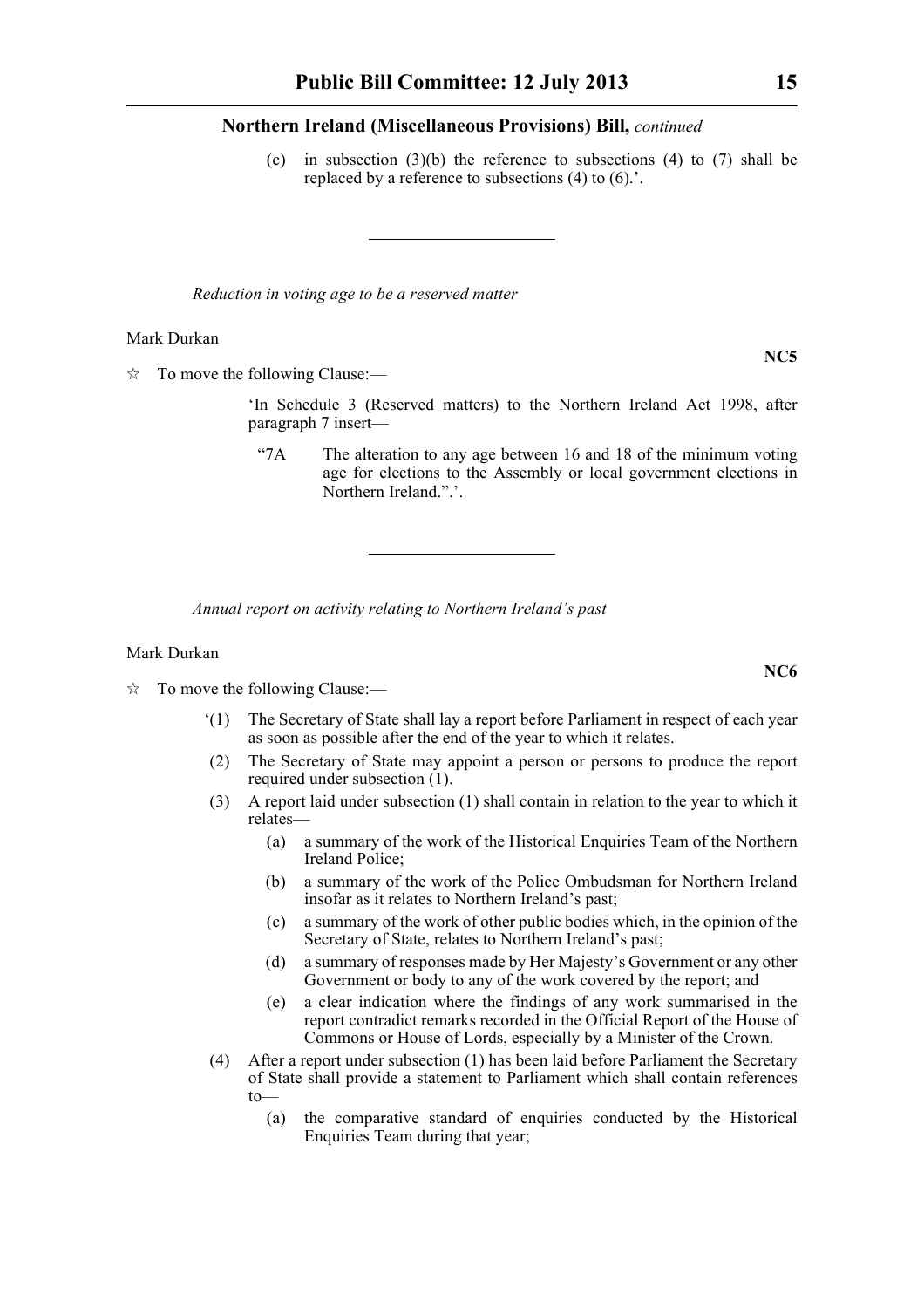- (b) the progress made during the year in dealing with Northern Ireland's past;
- (c) any apologies that have been given by any Government or public body in relation to the work summarised in the report; and
- (d) any other relevant issues or concerns as they relate to Northern Ireland's past.
- (5) Any existing provision prohibiting publication of the material to be summarised under subsection  $(2)(a)$  shall, subject to subsection  $(6)$  below, not apply for the purposes of this section.
- (6) No personal information shall be included in the report as laid before Parliament without the permission of the person concerned or, if they are dead, of their relatives.'.

*Petitions of concern*

#### Mark Durkan

- $\vec{x}$  To move the following Clause:—
	- '(1) In section 42 of the Northern Ireland Act 1998 (Petitions of concern), omit subsection (3) and insert—
		- "(3) When a petition of concern is lodged against a measure, proposal or a decision by a Minister, Department or the Executive ("the matter"), the Assembly shall appoint a special committee to examine and report on whether the matter is in conformity with equality and human rights requirements, including the European Convention on Human Rights and any Bill of Rights for Northern Ireland.
		- (4) A committee as provided for under subsection (3) may also be appointed at the request of the Executive Committee, a Northern Ireland Minister or relevant Assembly Committee.
		- (5) The Assembly shall consider the report of any committee appointed under this section and determine the matter in accordance with the requirements for cross-community support.
		- (6) Standing Orders shall provide for—
			- (a) a committee appointed under this section to have the power to call people and papers to assist in its consideration of the matter; and
			- (b) the size of such a committee and the timescale for a decision.
		- (7) In relation to any specific petition of concern or request under subsection (4), the Assembly may decide, with cross-community support, that the procedure in subsections (3) and (5) shall not apply.".'.